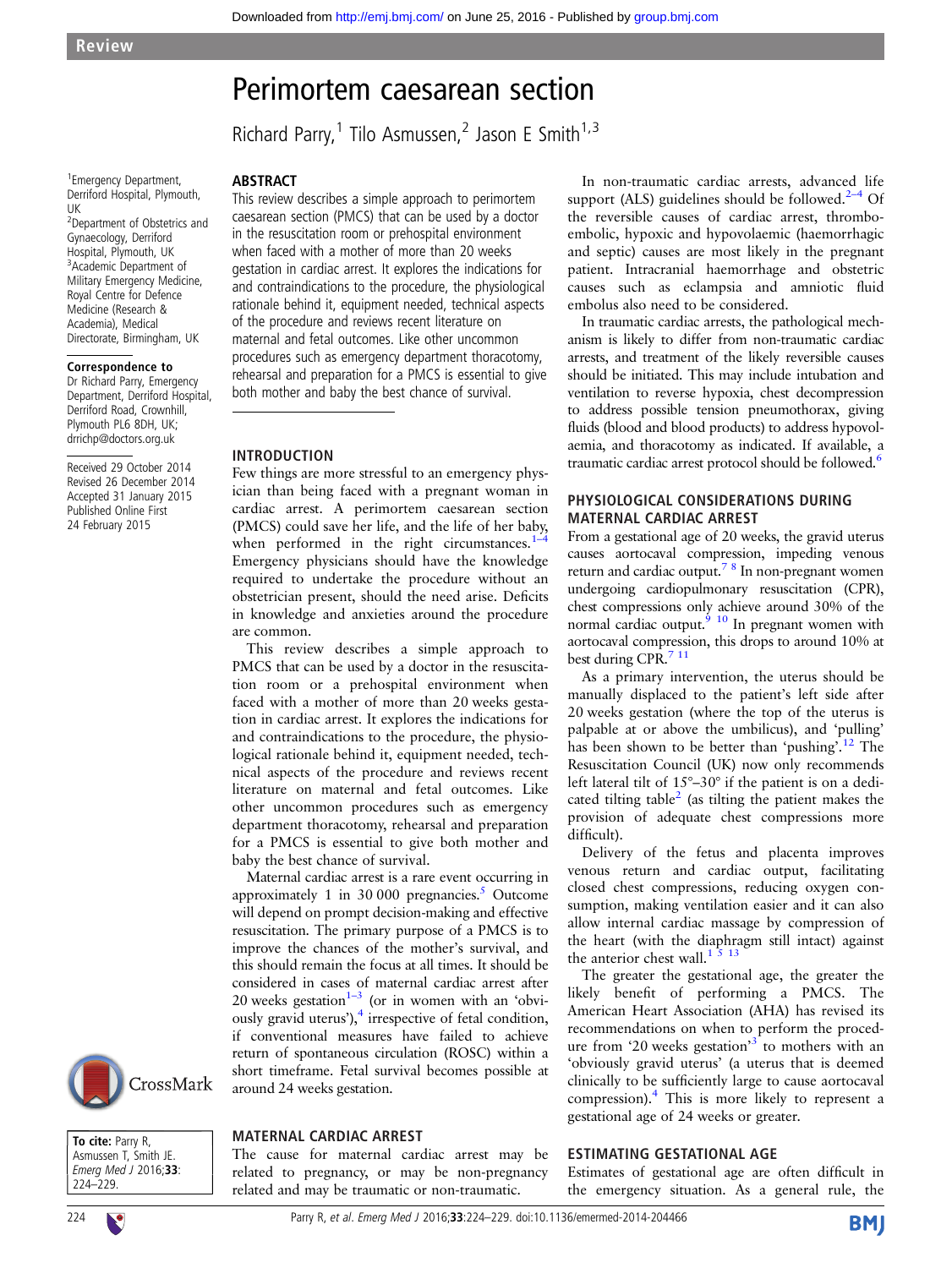| <b>Indications</b>                                                               | <b>Contraindications</b>                                                                               |
|----------------------------------------------------------------------------------|--------------------------------------------------------------------------------------------------------|
| (All the following must apply to proceed with PMCS)                              | $\triangleright$ Less than 4 min since maternal cardiac arrest (unless mother has known                |
| Existing attempts at resuscitation have been unsuccessful at 4 min post maternal | unsurvivable condition).                                                                               |
| cardiac arrest.                                                                  | $\triangleright$ ROSC achieved after initial resuscitation measures.                                   |
| Gestation 20-24 weeks or greater (ie, uterine fundus palpable at or above        | ► Known gestation less than 20–24 weeks, unless uterine fundus is palpable above                       |
| umbilicus).                                                                      | the umbilicus (eq. multiple pregnancy).                                                                |
| Short' time interval from onset of maternal cardiac arrest (ideally PMCS should  | $\triangleright$ 'Prolonged' time interval since arrest (eg, >15 min, as outcome is likely to be poor, |
| be initiated at 4 min and completed by 5 min post arrest, but still consider     | although fetal survival has been reported up to 30 min post maternal cardiac                           |
| PMCS even if around 15 min post arrest).                                         | arrest).                                                                                               |

uterus reaches the umbilicus at 20 weeks and grows at a rate of approximately 1 cm in length for every week thereafter. One fingerbreadth is roughly 2 cm, and can be used to guide the estimate, for example, a uterus extending four finger breadths above the umbilicus would represent a gestation of 28 weeks. Realistically, ultrasonography is unlikely to be of practical use to determine gestational age in this time-critical setting, although it can be used to confirm pregnancy if there is uncertainty.

# TIMING OF PMCS

Pregnant women become hypoxic more quickly than nonpregnant women. Irreversible brain damage can begin in the mother within 4–6 min of cessation of cerebral blood flow.<sup>8–[11 14](#page-5-0)</sup> Current guidelines (2011) from the Royal College of Obstetricians and Gynaecologists (UK) recommend that if ROSC is not achieved after 4 min of resuscitative efforts or if resuscitation is continued beyond this in women beyond 20 weeks of gestation, caesarean delivery should be undertaken to assist maternal resuscitation.<sup>[1](#page-5-0)</sup> Ideally, delivery should be achieved within 5 min of maternal arrest.<sup>[1 2](#page-5-0)</sup> However, positive neonatal and maternal outcomes are still possible well outside this time window.[8 15 16](#page-5-0)

If the mother is peri arrest, preparations should be made for anticipated PMCS. This may include bladder catheterisation if it can be achieved rapidly, and application of skin preparation and cleaning. The PMCS should be carried out at the scene of the cardiac arrest, as transporting the mother to the operating theatre, for example, will result in unacceptable delay.

### INDICATIONS/CONTRAINDICATIONS FOR PMCS

Indications and contraindications for PMCS in maternal cardiac arrest are shown in table 1.

### EQUIPMENT NEEDED

In extremis, a PMCS can be achieved with very limited equipment (a scalpel alone), but in an ideal environment, where preparations have been made for the eventuality, the equipment outlined in table 2 will make the procedure easier and will aid neonatal resuscitation. The procedure should not be delayed if the recommended equipment is not immediately available.

### PERSONNEL

Maternal cardiac arrest will require three teams and a team leader to coordinate:

- ▶ Resuscitation team for mother;
- ▸ Team performing caesarean section;
- ▶ Resuscitation team for baby.

The ideal team would include an emergency physician, an obstetrician plus assistant, senior midwife, neonatologist or paediatrician and support nurse, anaesthetist or critical care physician, airway nurse or operating department practitioner, drugs and monitoring nurse, intravenous (IV) access practitioner. An interventional radiologist may be involved subsequently to control postpartum bleeding.

The PMCS itself is best performed by the person with the most surgical experience, preferably an obstetrician, but if this expertise is not immediately available, the task may fall to the emergency physician.

### DO I USE A HORIZONTAL OR VERTICAL APPROACH?

Both skin and uterine incisions may be vertical or horizontal. These incisions need not necessarily be in the same plane, for example, a vertical midline skin incision does not mandate a vertical uterine approach, however, keeping to the same plane may reduce cognitive overload. It is generally accepted that the skin incision should be vertical, but evidence is lacking and opinions differ on whether a vertical or horizontal uterine incision should be used. The operator should use the approach they feel will allow the quickest delivery with best access. The choice of approach is unlikely to be critical, but should have been considered and decided upon before you are faced with this scenario in practice. The different approaches with their advantages and disadvantages are explored below.

# Skin incision

Vertical midline skin incisions generally allow faster abdominal entry<sup>17</sup> and can easily be extended cephalad if more space is required for access. This approach is aided by the natural

| Table 2 Recommended equipment set for PMCS. |                                                                                                                                                                                                                                                                                                                                                                                                                                                      |
|---------------------------------------------|------------------------------------------------------------------------------------------------------------------------------------------------------------------------------------------------------------------------------------------------------------------------------------------------------------------------------------------------------------------------------------------------------------------------------------------------------|
| Personal protective<br>equipment            | Double gloves, face mask, apron or gown.                                                                                                                                                                                                                                                                                                                                                                                                             |
| Caesarean section<br>equipment              | Scalpel—preferably large, (eg 20 series).<br>Scissors---blunt ended to minimise injury to fetus.<br>Retractors-an assistant's hands can retract if not<br>available.<br>Clamps/haemostats.<br>Gauze swabs—these should be swabs that show up<br>on X-ray.<br>Suction—(although the patient will experience<br>minimal bleeding until ROSC).<br>Large sutures-absorbable.<br>Needle holder.<br>Antiseptic solution and clean linen/incontinence pads. |
| Neonatal resuscitation<br>equipment         | Dry linen, neonatal Bag Valve Mask, Resuscitaire® or<br>baby-warmer, plastic bag (for use if the baby is<br>premature), neonatal airway supplies, appropriately<br>sized suction, equipment for umbilical venous access,<br>resuscitation drugs.                                                                                                                                                                                                     |

PMCS, perimortem caesarean section; ROSC, return of spontaneous circulation.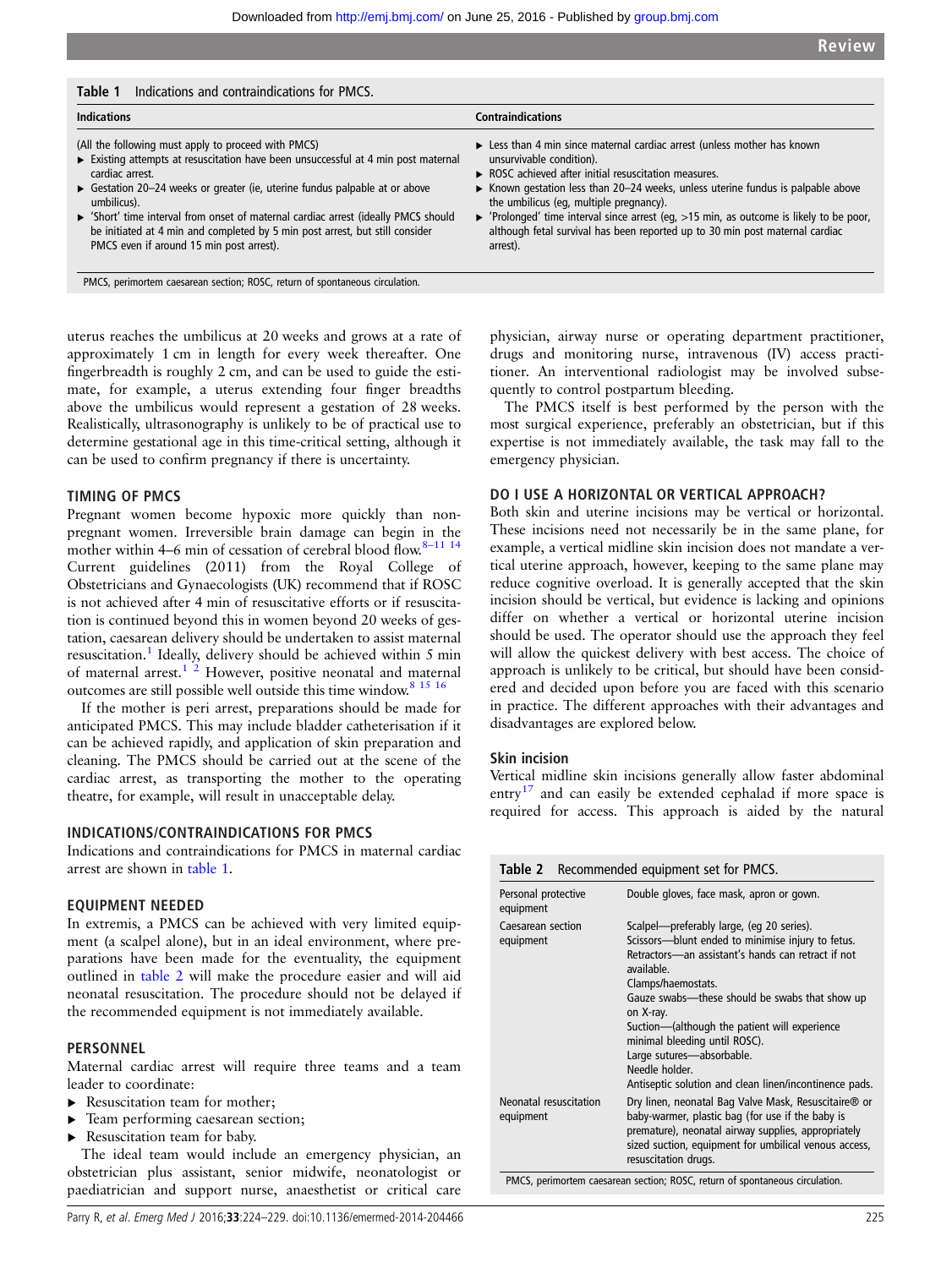diastasis of the rectus muscles in the midline seen in later pregnancy and will generally allow better visualisation of the uterus when compared with the horizontal approach. A vertical skin incision also facilitates access to the heart to allow internal cardiac massage if required.

Transverse incisions generally result in greater blood loss (noticeable only after ROSC as bleeding is minimal during cardiac arrest) and are more likely to cause nerve injury.<sup>[18](#page-5-0)</sup>

# Uterine incision

A horizontal hysterotomy (uterine incision) may favour a faster delivery as the lower uterine segment is thinner, and therefore easier to cut through. The lower uterine segment is generally about 3–5 mm thick at term gestation whereas the upper segment/fundus is about 9 mm.<sup>[19 20](#page-5-0)</sup> Uterine thickness is proportionally greater with earlier gestation. Other advantages of a horizontal approach include the reduced likelihood of bladder injury, and reduced blood loss.

A vertical hysterotomy requires an incision which approaches (and may go into) the thick uterine fundus which can be significantly thicker than that described above. The fundus is spongy and hugely vascular and can constrict quickly after being cut, which may result in the initial incision becoming too small for successful delivery of the head. Smaller body parts are then likely to present first, increasing the chance of an obstructed breech presentation, delaying delivery. The extent of fundal constriction may be limited in a relatively atonic uterus post cardiac arrest.

The major disadvantage of a horizontal approach is that significant lateral extension is not possible without risking laceration of major blood vessels.<sup>[18](#page-5-0)</sup> This becomes a problem where the gestational age is less than about 28 weeks, the lower uterine segment is thick, poorly developed and a horizontal incision cannot be extended laterally enough for successful delivery without undue risk. Where the gestational age is known or estimated to be less than 28 weeks or the uterus looks 'small', a vertical approach is therefore recommended.

### PROTOCOL TO FOLLOW IN THE EVENT OF MATERNAL ARREST

See fi[gure 1.](#page-3-0)

# PMCS—HOW TO DO IT

- 1. Ensure the patient is supine and continue CPR (nontraumatic arrest).
- 2. Manual uterine displacement to the patient's left should be continued until skin incision.
- 3. Rapidly apply skin prep (only if this will not cause delay).
- 4. Skin incision (vertical or horizontal):
	- A. Vertical midline incision (recommended): Make a midline incision from the symphysis pubis to the umbilicus. If present, the hyperpigmented linea nigra can be used as a guide for the incision. Cut through the skin, subcutaneous tissue then fascial layer (which is white and shiny) before separating the rectus muscles bluntly down the midline using the clawed fingers of your hands to expose the peritoneum. A vertical incision will generally allow better uterine visualisation when compared with a horizontal incision.
	- B. Horizontal incision: Make a bikini line incision, two fingerbreadths above the symphysis pubis at least 20 cm in length. Cut through the skin, subcutaneous tissue then fascial layer (which is white and shiny) before separating the rectus muscles bluntly down the midline

using the clawed fingers of your hands to expose the peritoneum.

- 5. Use your hands to pull the peritoneum open (alternatively you can use scalpel or scissors for entry).
- 6. Use the hands of an assistant to pull the abdominal wall laterally on both sides to expose the uterus.
- 7. You may see the bladder inferiorly (which looks yellow and is enveloped with fatty tissue). A bladder retractor, if available, may be used to reflect this and therefore protect the bladder while gaining better visualisation of the uterus.
- 8. Uterine incision (vertical or horizontal):
	- A. Vertical incision: Make a midline incision starting at the lower end of the uterus, avoiding the bladder inferiorly and extend it upwards towards the thick (usually 9+ mm) uterine fundus with the scalpel, being careful to stay in the midline. Blunt-ended scissors can be used to extend the incision towards the fundus (although this may be technically difficult as the upper segment/ fundus is sometimes very thick). The middle and index fingers should be used to lift the uterine wall away from the fetus.
	- B. Horizontal incision: Make an incision with the scalpel in the thin (usually 3–5 mm) lower uterine segment. The incision should be roughly 15 cm in length. The initial incision can be extended if necessary either using blunt-ended scissors (and your middle and index fingers to lift the uterine wall away from the fetus) or by stretching the uterine tissue with your fingers. Avoid the major uterine blood vessels laterally. (If gestation is less than 28/40, use vertical approach as horizontal incision cannot be extended laterally enough for successful delivery without undue risk).
- 9. If the placenta is in the way—cut through it.
- 10. Whether you cut the amniotic membranes, releasing amniotic fluid, does not matter at this stage. Leaving it intact may actually assist delivery. Use your dominant hand to locate the presenting part (head, bottom or feet). It may be necessary to disengage the presenting part from the pelvis.
- 11. Use your cupped hand to elevate the presenting part through the uterine incision aided by transabdominal pressure applied by the other hand or the hands of an assistant. This manoeuvre will rupture the amniotic sac releasing amniotic fluid. Be careful not to hyperextend the fetal neck.
- 12. Use traction along with further transabdominal pressure to deliver the rest of the baby.
- 13. Clamp the cord twice and cut immediately between clamps.
- 14. Hand the baby to the neonatal resuscitation team.
- 15. Deliver the placenta by applying traction to the remaining cord or separate manually.
- 16. Clear the inside of the uterus of remaining debris using a large gauze swab.
- 17. Massage the uterine fundus to stimulate uterine contraction and lessen further blood loss.
- 18. Apply clamps to any actively bleeding uterine vessels.
- 19. Ensure that the bladder is empty (insert Foley catheter if necessary).
- 20. Give Syntocinon (5 units by slow IV injection):
	- A. For non-traumatic maternal cardiac arrest, if the mother is still in cardiac arrest after delivery, internal cardiac massage can be performed by compression of the heart (with the diaphragm still intact) against the anterior chest wall. Aortic compression or clamping is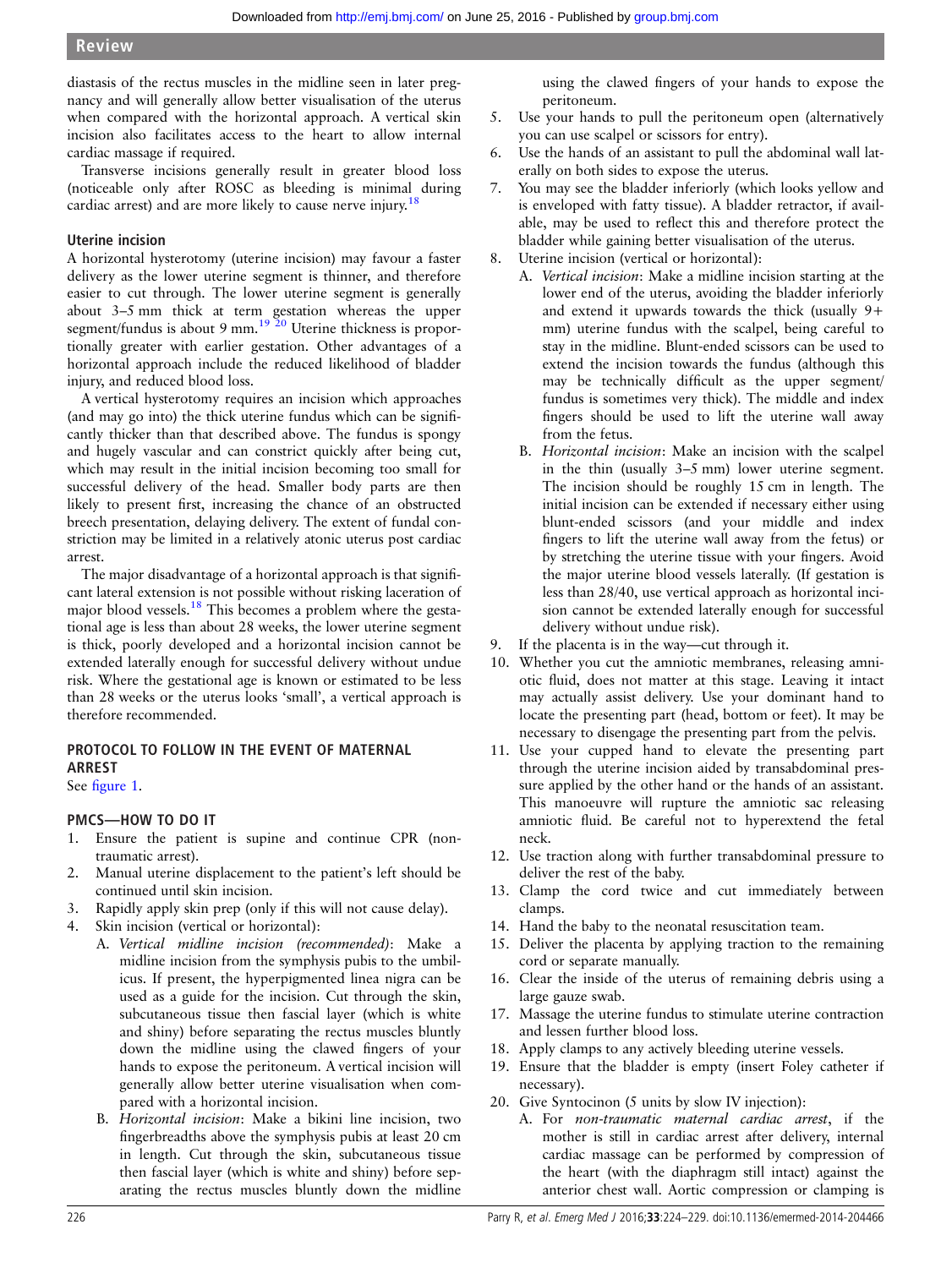<span id="page-3-0"></span>

also possible. If ROSC is not achieved soon after delivery, a number of cycles of CPR should be performed before deciding whether to stop resuscitation.

- B. For traumatic maternal cardiac arrest, response to treatment should be reviewed after PMCS and a decision regarding ongoing resuscitation can then be made based on the likely aetiology of the traumatic cardiac arrest.
- 21. Should the mother regain cardiac output, appropriate anaesthesia and sedation may be required.
- 22. Closure should be based on the mother's response to resuscitative efforts. If ROSC is achieved, a careful layered closure is important to lessen the chance of significant bleeding when normal perfusion returns. If no obstetric help is available to close, temporary packing with large gauze swabs (mobs) may be used and clamps applied to bleeding points until such help arrives. Alternatively, the uterine incision may be closed using large absorbable sutures.
- 23. Due to hypoxia, the uterus will almost inevitably be atonic and will bleed heavily if ROSC is achieved. Consider giving Ergometrine (0.5 mg by intramuscular (IM) or slow IV

injection); repeat dose of Syntocinon (5 units by slow IV injection followed by 40 units of Syntocinon in 500 mL of normal saline by IV infusion over 4 h); Carboprost (0.25 mg every 15 min, max eight doses, by IM injection); Misoprostol (1 g per rectum/per vagina). $^{21}$  $^{21}$  $^{21}$  Give tranexamic acid  $(1 g IV$  bolus, then  $1 g IV$  over  $8 h$ ). Non-pharmacological measures to help control uterine bleeding include uterine balloon tamponade, ligation of uterine/iliac arteries, selective arterial embolisation (interventional radiology) and hysterectomy. $21$ 

24. Prophylactic IV antibiotics should be given according to local hospital guidelines.

# **DISCUSSION**

### Maternal/fetal survival

It should be emphasised that PMCS is primarily a resuscitative intervention to improve the chances of the mother's survival, but it follows that good maternal resuscitation will optimise the chance of a good fetal outcome.

Morbidity and mortality data on PMCS are scarce and often biased. Case series tends to report positive outcomes, and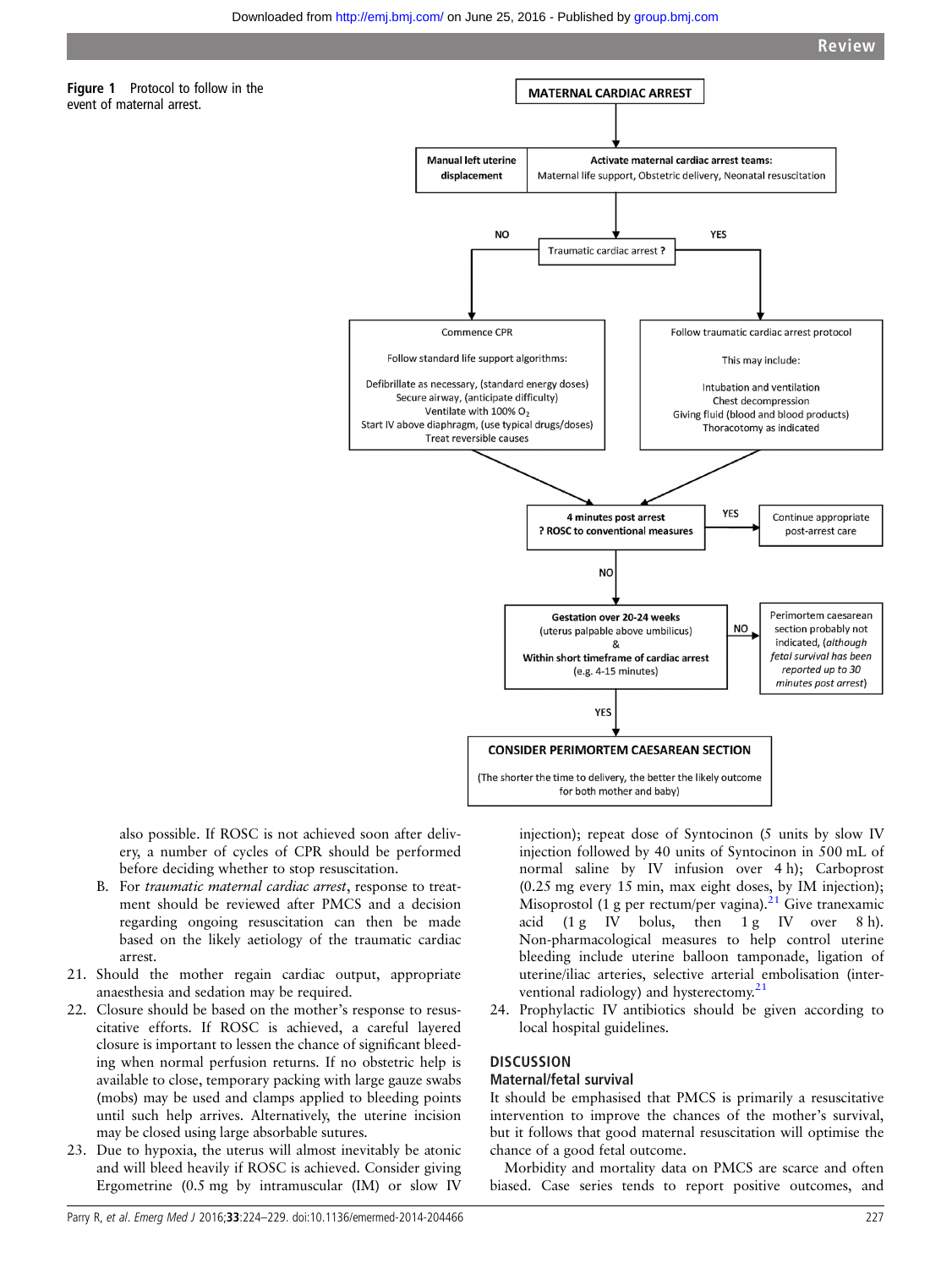reports such as the Confidential Enquires into Maternal Deaths, negative ones.

In one case series of 94 patients who presented between 1980 and 2010, 54% of mothers who underwent PMCS survived to hospital discharge.<sup>16</sup> The procedure was determined to have been beneficial to the mother in 32% of cases and was not considered harmful in any case. The authors concluded that PMCS had led to a clear neonatal survival benefit in 50% of cases, and that there were no cases where the procedure had been deleterious. However, publication bias, recall bias and under-reporting were acknowledged as potential limitations. In another series, 20 of the 38 mothers who underwent PMCS were considered to have potentially reversible causes of cardiac arrest, and 13 survived (a rate of  $65\%$  in the salvageable cohort).<sup>[8](#page-5-0)</sup>

Fetal outcome is related to the time from onset of maternal cardiac arrest to delivery and gestational age.

The '4 minute rule' for PMCS was first recommended by Katz et al in  $1986<sup>11</sup>$  and subsequently has been adopted by numerous respected bodies including the AHA and the Royal College of Obstetricians and Gynaecologists (UK).

The rule was based on a case series of 61 infants who survived perimortem caesarean delivery. Forty-two were delivered within 5 min and none had neurological sequelae. Of the 15 who were delivered between 6 min and 15 min, only two had neurological sequelae. There were only four survivors after 15 min, three of whom had severe neurological sequelae.

Katz subsequently reviewed the literature from 1985 to 2004 (acknowledging publication bias) and noted very few PMCS were performed within the 4–5 min time window. Despite these delays, positive neonatal and maternal outcomes were still evident. Thirty eight PMCS deliveries resulted in 34 surviving infants (including three sets of twins and one set of triplets).[8](#page-5-0) Twenty-one of these infants had no long-standing adverse sequelae. In the cohort of surviving infants, 12 deliveries were carried out within 5 min of maternal arrest (25–42 weeks gestation) resulting in eight normal infants, one infant with retinopathy and hearing loss and three infants where the infant's condition was not reported. However, seven deliveries were carried out after 15 min (30–38 weeks gestation) resulting in four normal infants.

The longest reported time interval between maternal cardiac arrest and a PMCS that resulted in the delivery of a child with subsequently normal neurological development is 30 min. The mother had committed suicide by jumping from the fourth floor of the hospital while in labour.<sup>[22](#page-5-0)</sup> The perceived time of maternal cardiac arrest (as determined by loss of central pulses and signs of life) may not always be the same as the time that circulation ceases. In cases such as hypovolaemic traumatic cardiac arrest, or cardiac arrest from antepartum haemorrhage, the mother may actually be enduring a very low cardiac output state when the time of cardiac arrest is (incorrectly) recorded. This phenomenon may have resulted in some of the more prolonged successful resuscitations following PMCS and makes it worth considering a perimortem section well after the 4–5 min time window has elapsed.

Low fetal survival rates are reported in data from the Confidential Enquires into Maternal Deaths. Over a 25-year period, 56 postmortem/perimortem caesarean sections resulted in only six neurologically normal surviving babies (10.7%). Eight more infants were born alive but did not survive the early neonatal period. $23$  Similarly, the 2011 triennial report into maternal deaths highlighted the poor outcome of PMCS

performed in emergency departments. Of the 17 women who were pronounced dead in emergency departments and had undergone a PMCS, there was only one live birth, five early neonatal deaths and the remaining babies were stillborn.<sup>[24](#page-5-0)</sup> However, it must be emphasised that fetal outcome is likely to be better if the mother survives, and this data only looks at fetal survival in the event of maternal death.

On a positive note, this data does suggest that if the baby survives the early neonatal period, the chances of normal neurological development are good, and this may be of some reassurance to doctors who are worried about delivering a baby who may suffer severe neurological disability in later life.

Gestational maturity is another key factor in fetal survival. The 2011 triennial report into maternal deaths noted that no babies born at less than 28 weeks gestation by PMCS survived, whereas 47% of babies born by PMCS beyond 36 weeks gesta-tion survived.<sup>[24](#page-5-0)</sup>

Another study on maternal and fetal survival after maternal cardiac arrest is currently underway. The UK Obstetric Surveillance System aims to report on the incidence of cardiac arrest and PMCS in pregnancy and the associated outcomes for women and their infants. Interim results show around 60% of mothers who suffered cardiac arrest survived, of which 71% underwent PMCS. Interim fetal survival rates have not yet been released.<sup>[25](#page-5-0)</sup>

## **Training**

The benefits of multidisciplinary training in managing emergencies is well recognised and has been shown to improve patient outcomes[.26](#page-5-0) Simulation can be used to practise a PMCS protocol and facilitate team training in technical skills as well as human factors. Simple mannequin models can be adapted with minimal cost and a little ingenuity, as demonstrated in an [online](http://emj.bmj.com/lookup/suppl/doi:10.1136/emermed-2014-204466/-/DC1) [video](http://emj.bmj.com/lookup/suppl/doi:10.1136/emermed-2014-204466/-/DC1) produced by the Washington University School of Medicine, Division of Emergency Medicine.<sup>[27](#page-5-0)</sup> Other searchable online resources include footage of emergency caesarean sections.

Time spent in an obstetric operating theatre is invaluable in getting practical experience of what the tissues actually look like, how thick the uterus is and what size incision you need to deliver the baby through, etc. Mental imagery rehearsal can be used and has been shown to be of value in learning surgical procedures.<sup>28</sup> <sup>29</sup>

### Consent and litigation

PMCS is performed in an emergency situation and in the best interests of the patient, and therefore consent is not required. No doctor has ever been prosecuted for performing a PMCS, and consensus opinion suggests that legal action against a doctor performing the procedure would be very unlikely to succeed.<sup>[15](#page-5-0)</sup> Legal action has, however, been initiated against doctors (in the USA) for failing to perform a perimortem section.<sup>15</sup>

## **CONCLUSION**

When faced with a mother of 20–24 weeks gestation or greater, who has been in cardiac arrest for more than 4 min, but not a prolonged amount of time (generally less than 15 min), perimortem caesarean section as described above can be a lifesaving procedure for both mother and baby. Emergency physicians should be aware of, and prepared to undertake such a procedure should the need arise.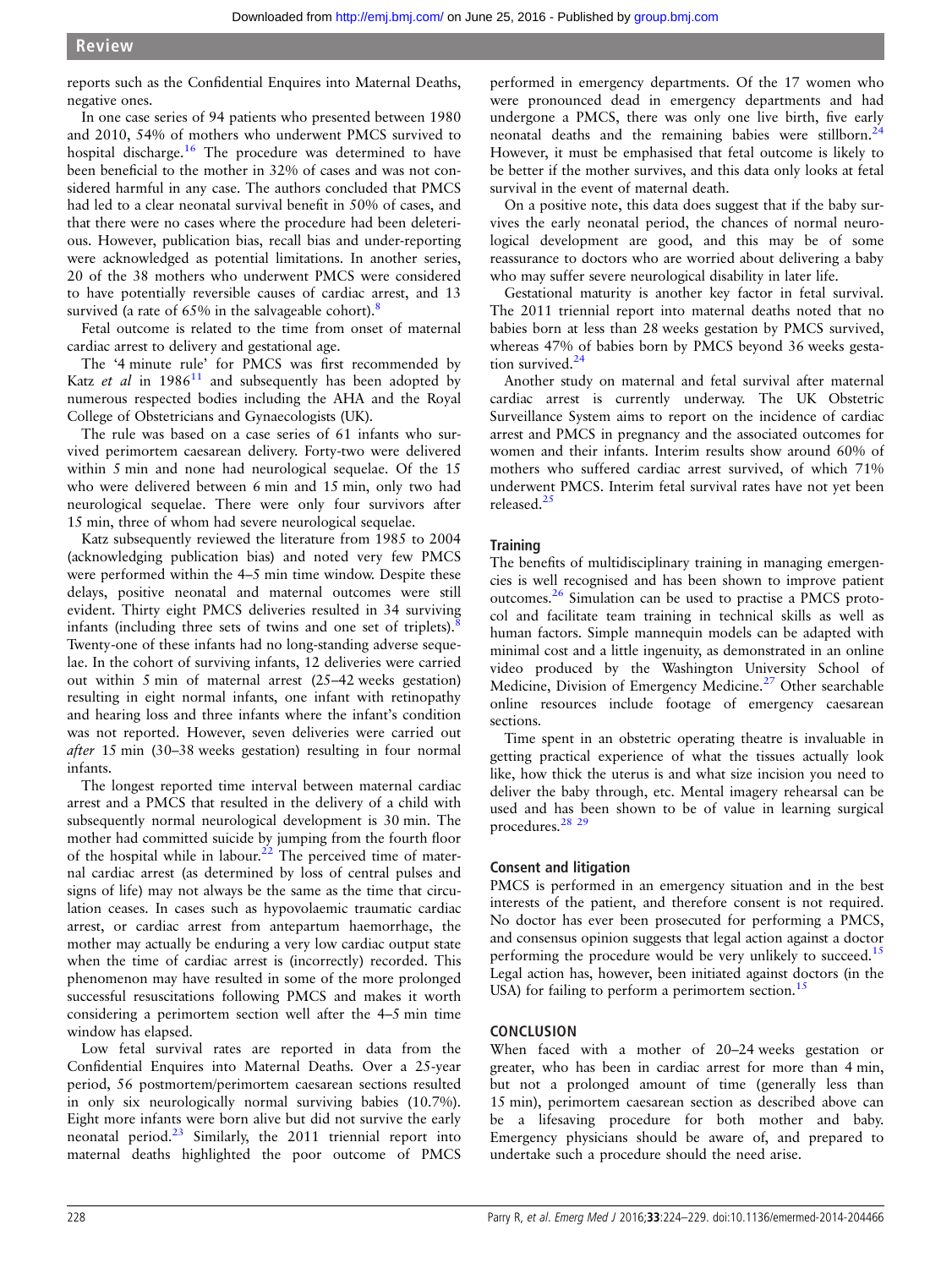<span id="page-5-0"></span>Acknowledgements The authors would like to thank numerous members of the departments of emergency medicine and obstetrics and gynaecology at Derriford Hospital, in particular Dr Simon Horne, Dr Annette Rickard and Dr Ross Welch for their help and support.

Contributors RP: Wrote and researched the content of the article. TA: Provided additional expert guidance relating to surgical technique and obstetric management. JS: Revised subsequent versions of the manuscript. All authors approved the final draft.

#### Competing interests None.

Provenance and peer review Not commissioned; externally peer reviewed.

#### REFERENCES

- 1 Royal College of Obstetricians and Gynaecologists. Maternal Collapse in Pregnancy and the Puerperium. Green-top Guideline No. 56. January 2011. [https://www.rcog.](https://www.rcog.org.uk/globalassets/documents/guidelines/gtg56.pdf) [org.uk/globalassets/documents/guidelines/gtg56.pdf](https://www.rcog.org.uk/globalassets/documents/guidelines/gtg56.pdf) (accessed 3 Apr 2014).
- 2 Resuscitation Council (UK). Resuscitation Guidelines 2010. [http://www.resus.org.uk/](http://www.resus.org.uk/pages/guide.htm) [pages/guide.htm](http://www.resus.org.uk/pages/guide.htm) (accessed 3 Apr 2014).
- 3 American Heart Association. 2005 American Heart Association Guidelines for Cardiopulmonary Resuscitation and Emergency Cardiovascular Care. Part 10.8: Cardiac Arrest Associated With Pregnancy. Circulation 2005;112:150–3.
- 4 Hui D, Morrison LJ, Windrim R, et al. The American Heart Association 2010 quidelines for the management of cardiac arrest in pregnancy: consensus recommendations on implementation strategies. J Obstet Gynaecol Can 2011;33:858–63.
- 5 Morris S, Stacey M. Resuscitation in pregnancy. **[BMJ](http://dx.doi.org/10.1136/bmj.327.7426.1277) 2003**;327:1277-9.
- 6 Lockey DJ, Lyon RM, Davies GE. Development of a simple algorithm to guide the effective management of traumatic cardiac arrest. [Resuscitation](http://dx.doi.org/10.1016/j.resuscitation.2012.12.003) 2013;84:738–42.
- 7 Kerr MG. The mechanical effects of the gravid uterus in late pregnancy. [J Obstet](http://dx.doi.org/10.1111/j.1471-0528.1965.tb00061.x) [Gynaecol Br Commonw](http://dx.doi.org/10.1111/j.1471-0528.1965.tb00061.x) 1965;2:513–29.
- 8 Katz V, Balderston K, DeFreest M. Perimortem cesarean delivery: Were our assumptions correct? [Am J Obstet Gynecol](http://dx.doi.org/10.1016/j.ajog.2005.02.038) 2005;192:1916–21.
- 9 Sanders AB, Meislin HW, Ewy GA. The physiology of cardiopulmonary resuscitation. [JAMA](http://dx.doi.org/10.1001/jama.1984.03350230043031) 1984;252:3283–6.
- 10 American Heart Association in collaboration with International Liaison Committee on Resuscitation. Guidelines 2000 for Cardiopulmonary Resuscitation and Emergency Cardiovascular Care: International Consensus on Science, Part 3: Adult Basic Life Support. [Circulation](http://dx.doi.org/10.1161/01.CIR.102.3.e22) 2000;102:22-59.
- 11 Katz VL, Dotters DJ, Droegemueller W. Perimortem cesarean delivery. Obstet Gynecol 1986;68:571–6.
- 12 Vanden Hoek TL, Morrison LJ, Shuster M, et al. Part 12: cardiac arrest in special situations: 2010 American Heart Association Guidelines for Cardiopulmonary Resuscitation and Emergency Cardiovascular Care. [Circulation](http://dx.doi.org/10.1161/CIRCULATIONAHA.110.971069) 2010;122:S829–61.
- 13 Bozcar ME, Howard MA, Rivers EP, et al. A technique revisited: hemodynamic comparison of closed and open chest cardiac massage during human cardiopulmonary resuscitation. [Crit Care Med](http://dx.doi.org/10.1097/00003246-199503000-00014) 1995;23:498–503.
- 14 Marx GF. Cardiopulmonary resuscitation of late-pregnant women. [Anesthesiology](http://dx.doi.org/10.1097/00000542-198202000-00018) 1982;56:156.
- 15 Katz VL. Perimortem caesarean delivery: its role in maternal mortality. [Semin](http://dx.doi.org/10.1053/j.semperi.2011.09.013) [Perinatol](http://dx.doi.org/10.1053/j.semperi.2011.09.013) 2012;36:68–72.
- 16 Einav S, Kaufman N, Sela HY. Maternal cardiac arrest and perimortem caesarean delivery: evidence or expert-based? [Resuscitation](http://dx.doi.org/10.1016/j.resuscitation.2012.05.005) 2012;83:1191-200.
- 17 Wylie BJ, Gilbert S, Landon MB, et al. Comparison of transverse and vertical skin incision for emergency caesarean delivery. [Obstet Gynecol](http://dx.doi.org/10.1097/AOG.0b013e3181df937f) 2010;115:1134–40.
- 18 Berghella V. Cesarean delivery: Technique. [http://www.uptodate.com/contents/](http://www.uptodate.com/contents/cesarean-delivery-technique) [cesarean-delivery-technique](http://www.uptodate.com/contents/cesarean-delivery-technique) (accessed 3 Apr 2014).
- 19 Degani S, Leibovitz Z, Shapiro I, et al. Myometrial thickness in pregnancy: longitudinal sonographic study. J Ultrasound Med 1998;17:661-5.
- 20 Bérubé L, Arial M, Gagnon G, et al. Factors associated with lower uterine segment thickness nearterm in women with previous caesarean section. J Obstet Gynaecol  $Can 2011:33:581-7$
- 21 Royal College of Obstetricians and Gynaecologists. Prevention and Management of Postpartum Haemorrhage. Green-top Guideline No. 52. May 2009. [https://www.](https://www.rcog.org.uk/globalassets/documents/guidelines/gt52postpartumhaemorrhage0411.pdf) [rcog.org.uk/globalassets/documents/guidelines/gt52postpartumhaemorrhage0411.](https://www.rcog.org.uk/globalassets/documents/guidelines/gt52postpartumhaemorrhage0411.pdf) [pdf](https://www.rcog.org.uk/globalassets/documents/guidelines/gt52postpartumhaemorrhage0411.pdf) (accessed 10 Sep 2014).
- 22 Capobianco G, Balata A, Mannazzu MC, et al. Perimortem cesarean delivery 30 minutes after a laboring patient jumped from a fourth-floor window: baby survives and is normal at age 4 years. [Am J Obstet Gynecol](http://dx.doi.org/10.1016/j.ajog.2007.09.007) 2008;198: e15–16.
- 23 Whitten M, Irvine LM. Postmortem and perimortem caesarean section: what are the indications? J R Soc Med 2000;93:6–9.
- 24 Lewis G, ed. Centre for Maternal and Child Enquiries (CMACE). Saving Mothers' Lives: reviewing maternal deaths to make motherhood safer: 2006–08. The eighth report on confidential enquiries into maternal deaths in the United Kingdom. Br J Obstet Gynaecol 2011;118:1–203. [http://onlinelibrary.wiley.com/doi/10.1111/j.](http://onlinelibrary.wiley.com/doi/10.1111/j.1471-0528.2010.02847.x/pdf) [1471-0528.2010.02847.x/pdf](http://onlinelibrary.wiley.com/doi/10.1111/j.1471-0528.2010.02847.x/pdf) (accessed 28 Aug 2014).
- 25 Nair M, Workman M, Fitzpatrick K, et al. UKOSS Annual Report 2014. Oxford: National Perinatal Epidemiology Unit, 2014. [https://www.npeu.ox.ac.uk/downloads/](https://www.npeu.ox.ac.uk/downloads/files/ukoss/annual-reports/UKOSS%20Annual%20Report%202014%20V5%2011%20July.pdf) fi[les/ukoss/annual-reports/UKOSS%20Annual%20Report%202014%20V5%2011%](https://www.npeu.ox.ac.uk/downloads/files/ukoss/annual-reports/UKOSS%20Annual%20Report%202014%20V5%2011%20July.pdf) [20July.pdf](https://www.npeu.ox.ac.uk/downloads/files/ukoss/annual-reports/UKOSS%20Annual%20Report%202014%20V5%2011%20July.pdf) (accessed 9 Sep 2014).
- 26 Dijkman A, Huisman C, Smit M, et al. Cardiac arrest in pregnancy: increasing use of perimortem caesarean section due to emergency skills training? [Br J Obstet](http://dx.doi.org/10.1111/j.1471-0528.2009.02461.x) [Gynaecol](http://dx.doi.org/10.1111/j.1471-0528.2009.02461.x) 2010;117:282–7.
- 27 Wagner J, ed. Simulated Crash C-Section: Step by step construction of a mock C-section model for emergency medicine.<http://vimeo.com/32749876> (accessed 22 Dec 2014).
- 28 Arora S. Surgeons in training may benefit from mental visualisation. [BMJ](http://dx.doi.org/10.1136/bmj.e8611) 2013;346: e8611.
- 29 Sanders C, Sadoski M, Bramson R, et al. Comparing the effects of physical practice and mental imagery rehearsal on learning basic surgical skills by medical students. [Am J Obstet Gynecol](http://dx.doi.org/10.1016/j.ajog.2004.07.075) 2004;191:1811–14.